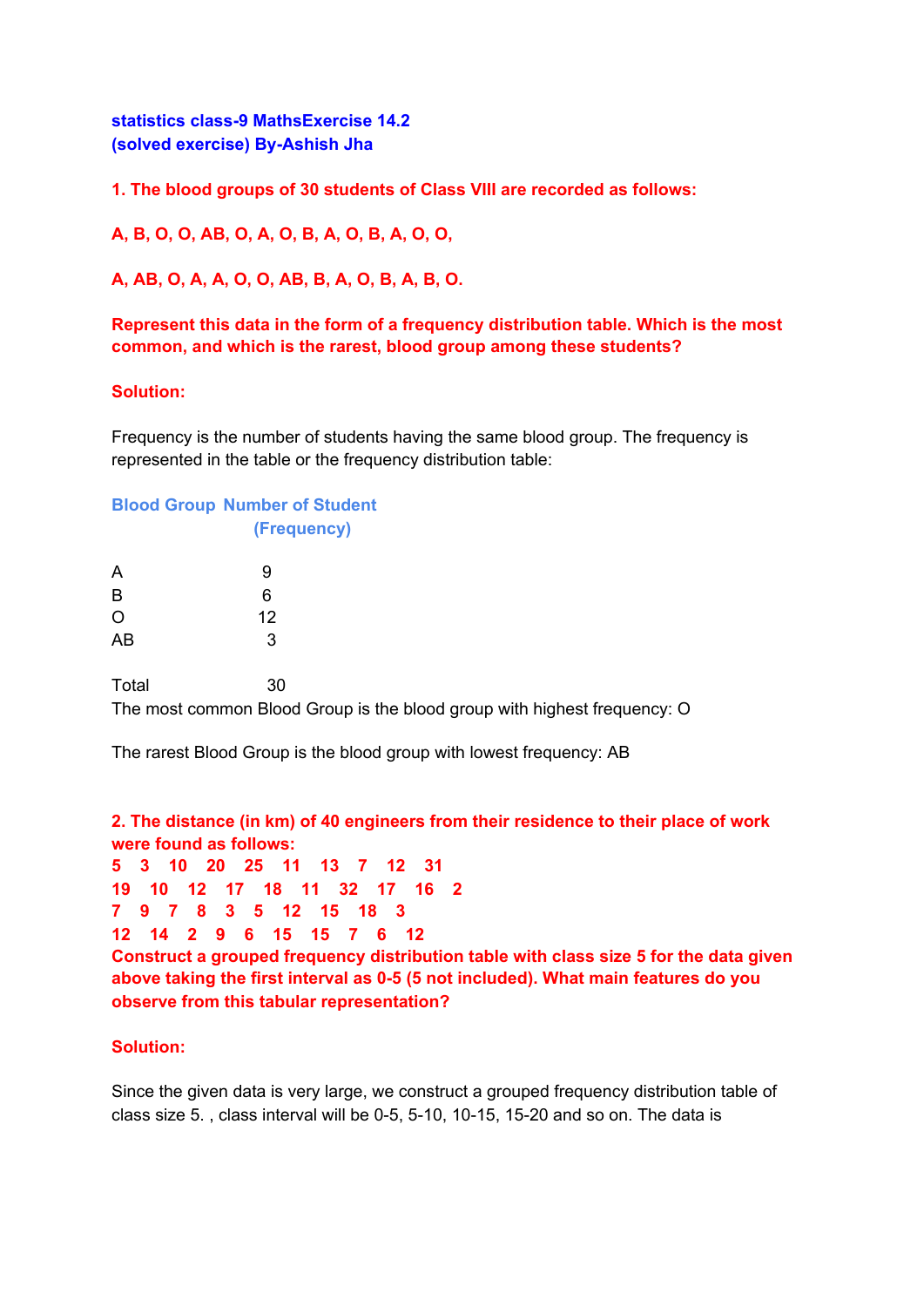| Distances (in km) | <b>Tally marks</b> | Frequency |
|-------------------|--------------------|-----------|
| $0 - 5$           |                    | ð         |
| $5 - 10$          |                    |           |
| $10 - 15$         | NN                 |           |
| $15 - 20$         | <b>NIIII</b>       | 9         |
| $20 - 25$         |                    |           |
| $25 - 30$         |                    |           |
| $30 - 35$         |                    |           |
| Total             |                    | 40        |

represented in the grouped frequency distribution table as:

In the given table the classes do not overlap. Also we find that, the houses of 36 out of 40 engineers are below 20 km of distance.

**3. The relative humidity (in %) of a certain city for a month of 30 days was as follows: 98.1 98.6 99.2 90.3 86.5 95.3 92.9 96.3 94.2 95.1 89.2 92.3 97.1 93.5 92.7 95.1 97.2 93.3 95.2 97.3 96.2 92.1 84.9 90.2 95.7 98.3 97.3 96.1 92.1 89**

**(i) Construct a grouped frequency distribution table with classes 84 – 86, 86 – 88, etc.**

**(ii) Which month or season do you think this data is about?**

## **(iii) What is the range of this data**

|                  | Relative humidity (in %) | Frequency      |
|------------------|--------------------------|----------------|
|                  | 84-86                    | 1              |
|                  | 86-88                    | 1              |
|                  | 88-90                    | $\overline{2}$ |
|                  | 90-92                    | 2              |
|                  | $92 - 94$                | 7              |
|                  | 94-96                    | 6              |
|                  | 96-98                    | 7              |
|                  | 98-100                   | $\overline{4}$ |
| <b>Solution:</b> | <b>Total</b>             | 30             |
|                  |                          |                |